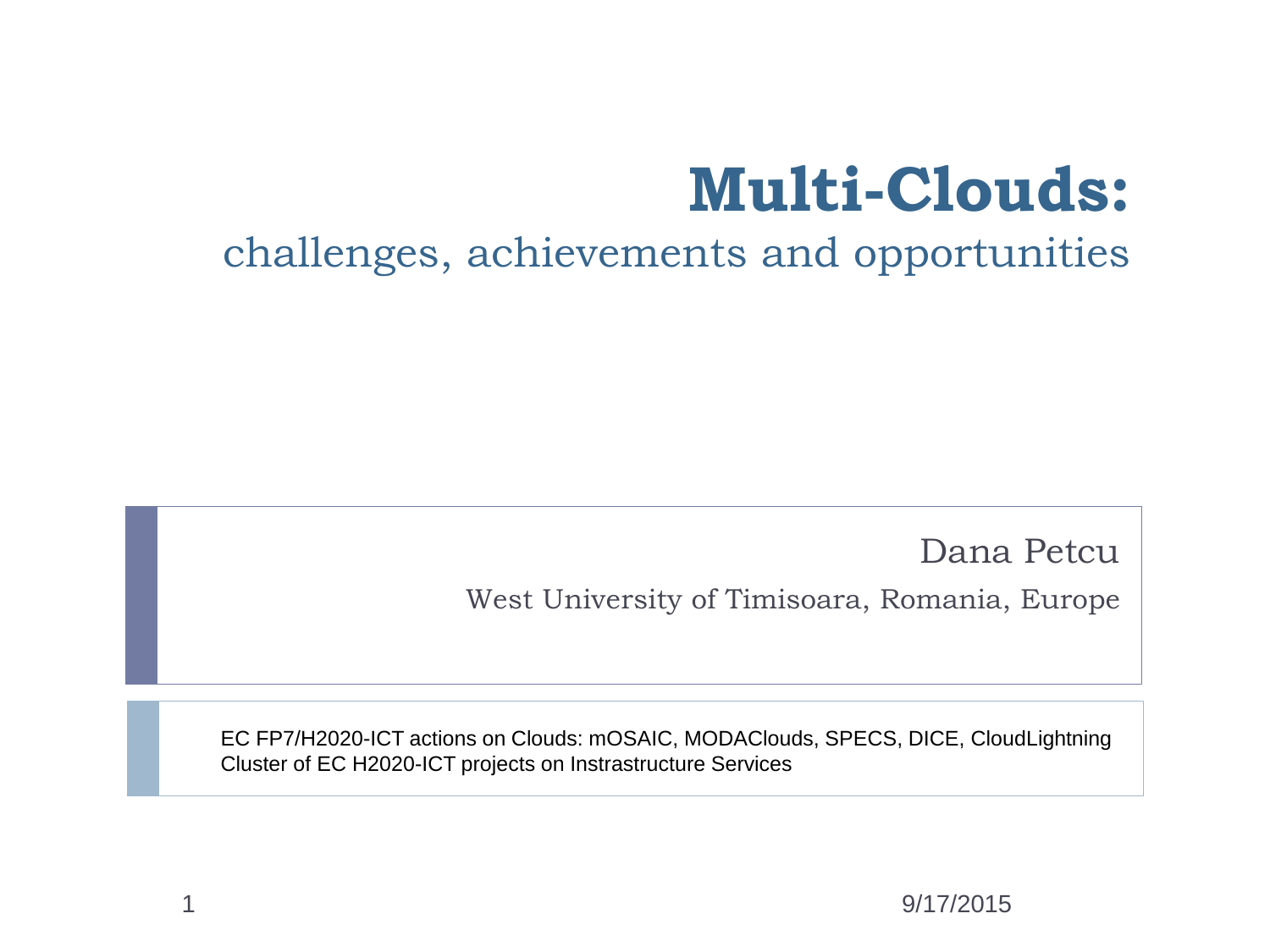## **Cloud heterogeneity**

- **Manifested in the ...** 
	- ▶ set of interfaces of the services from different Public Clouds
	- ▶ set of services from the same provider
	- **▶ software stacks**
	- **hardware**
	- **terms of performance or user quality of experience**

#### ▶ Favoring

- ▶ the Cloud service providers
	- allowing them to be competitive in a very dynamic market especially by exposing unique solutions

#### ▶ Hindering the ...

- **Interoperability between these services**
- portability of the applications consuming the services
- seamless migration of legacy applications towards Cloud environments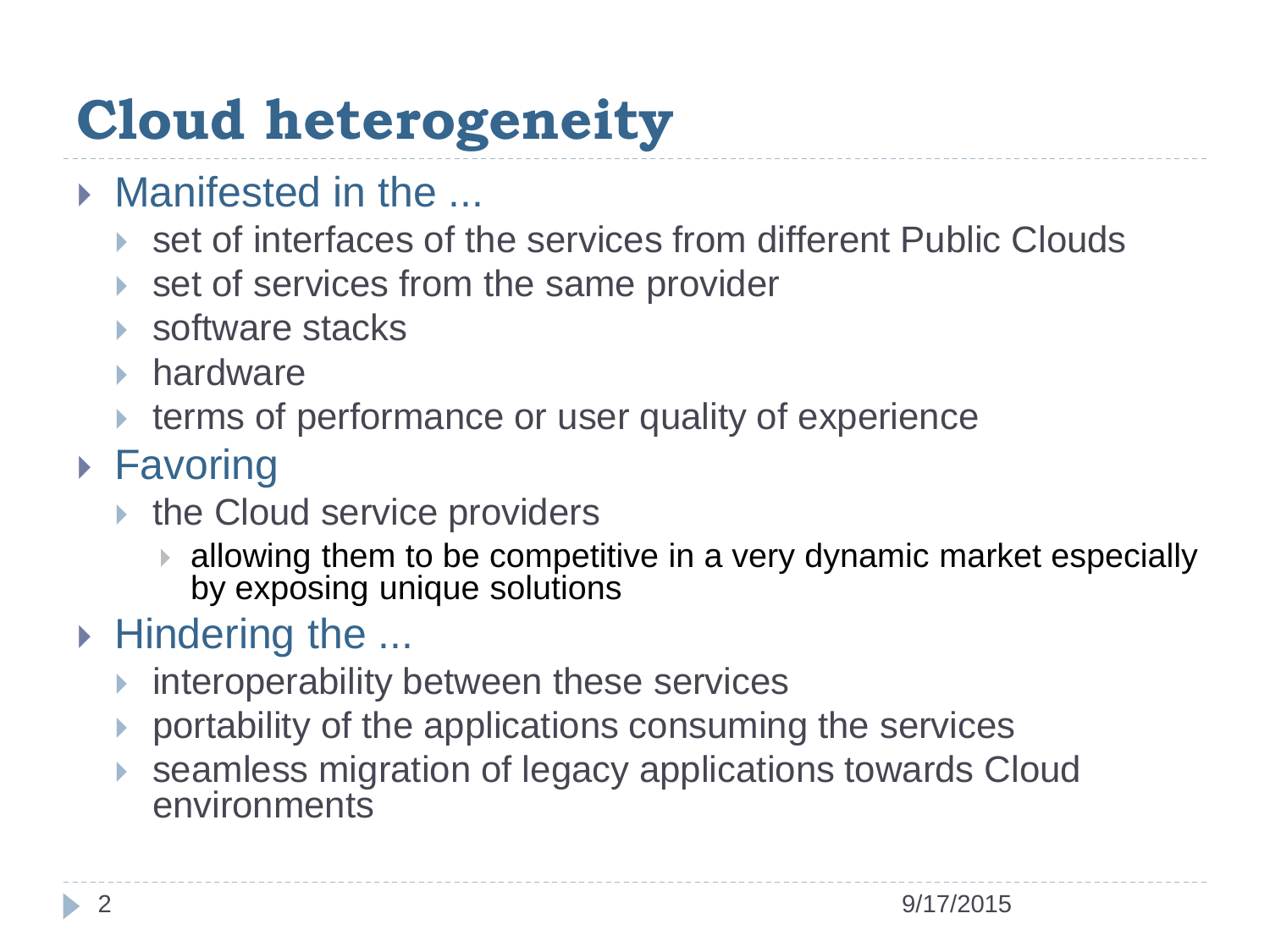## **Types of solutions**

- 1. adoption of standards
	- ▶ existing standards
	- ▶ emerging standards
- 2. usage of intermediary layers
	- **I** libraries for major programming languages
	- **► tools and services**
- 3. adoption of high abstraction levels
	- **▶ semantics**
	- **Model-driven engineering**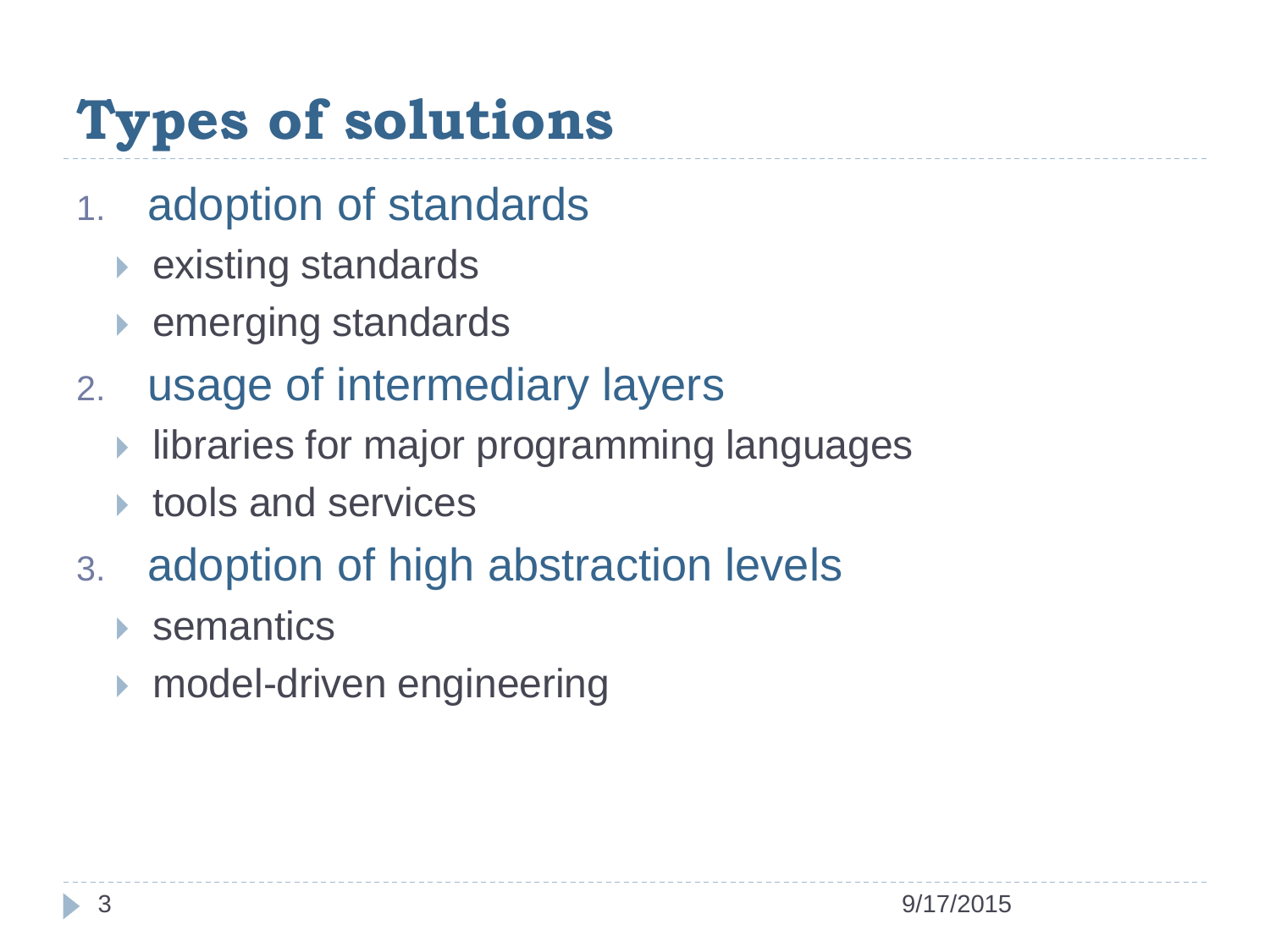## **E.g. Model-driven engineering**

| <b>Type</b>  | Examples                    |
|--------------|-----------------------------|
| Model-driven | MODAClouds, ARTIST, PaaSage |

| <b>Advantages</b>                   | <b>Disadvantages</b>                   |
|-------------------------------------|----------------------------------------|
| Enhance the abstraction layers with | Available tools are not yet generating |
| an automation process               | code for various Clouds                |
| Allow a feedback from operational   | The models that are used potentially   |
| modules to the design modules       | omit special features of the services  |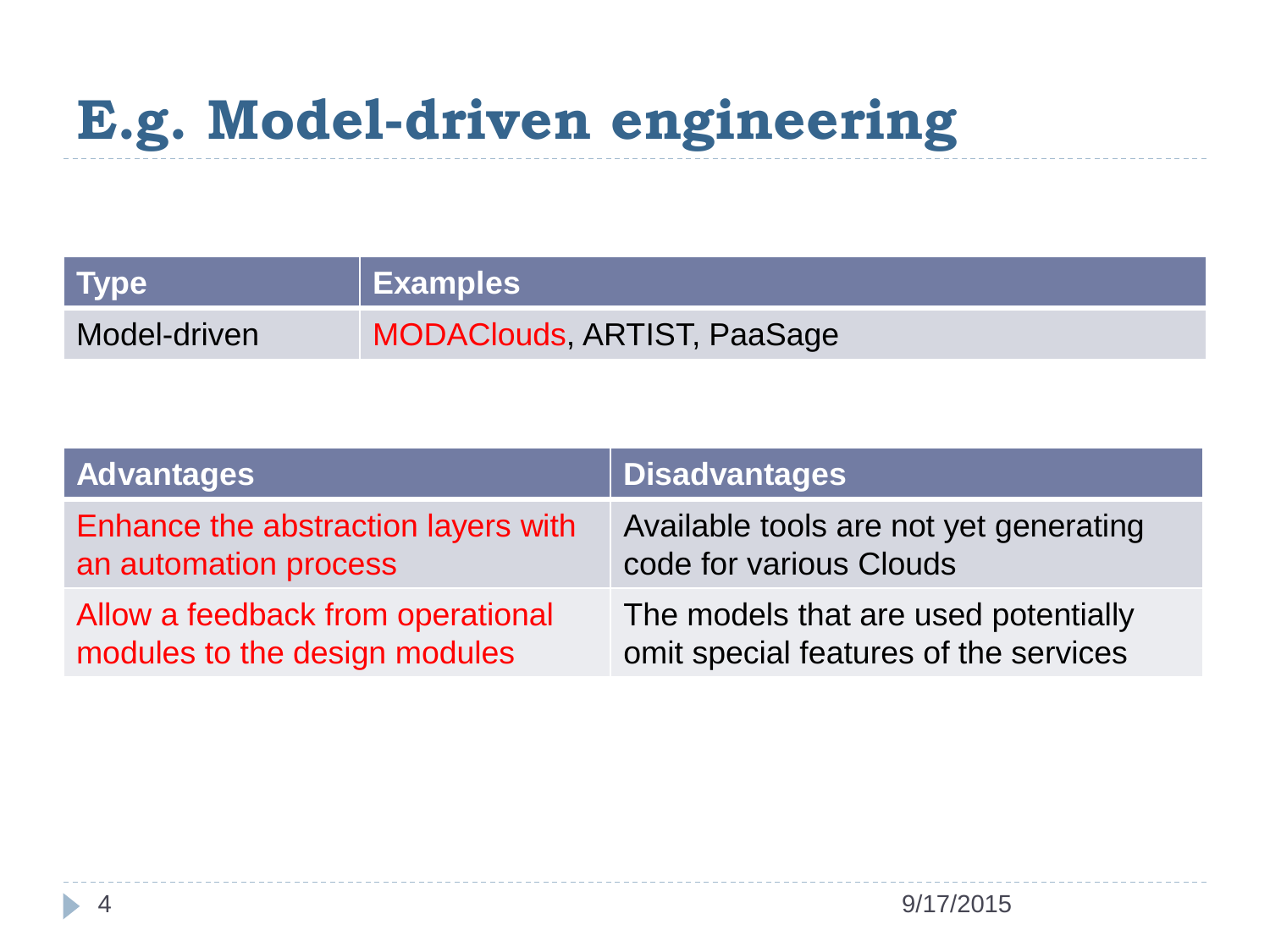## **Research agenda – short term**

| <b>Approach</b>  | <b>To Do</b>                                                                                                                                                                                                                     |
|------------------|----------------------------------------------------------------------------------------------------------------------------------------------------------------------------------------------------------------------------------|
| <b>Standards</b> | Enhance the number of standard implementations<br>Establish standards for metrics, monitoring, accounting, security<br>Establish standards for machine-readable representations of<br>services, quality, negotiations, processes |
| Design           | Support for decision making for Cloud migration<br>Introduce Modelling-as-a-Service<br>Mechanism for service compositions<br>Build use cases and benchmarks for Cloud portability and interop<br>Define the portability degree   |
| <b>Runtime</b>   | Adopt open-source platforms<br>Increase the use of empirical evidence of portability and interop<br>Automate re-deployments                                                                                                      |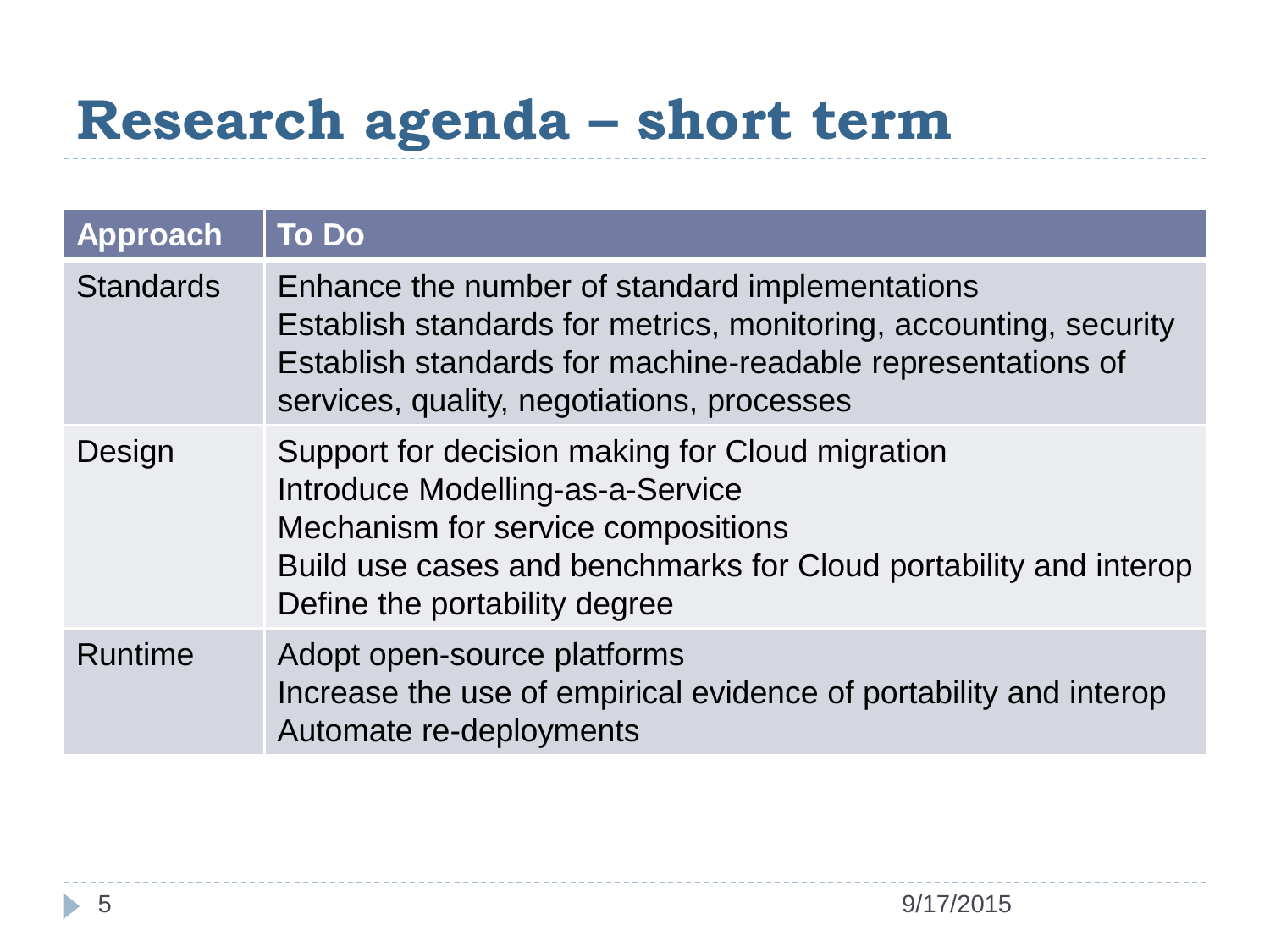## **Research agenda – long term**

| Approach         | <b>To Do</b>                                                                                                                                                                                                                                                 |
|------------------|--------------------------------------------------------------------------------------------------------------------------------------------------------------------------------------------------------------------------------------------------------------|
| <b>Standards</b> | Unified policy of SLAs<br>Establish standards for workload and data migration<br>Reference architecture for basic components of software<br>consuming Cloud services                                                                                         |
| Design           | Define re-engineering process for Cloud<br>Mechanisms for code inspections and rewriting<br>Follow a structural approach in the design of the supporting tools<br>Ensure the portability of elasticity rule engines<br>Combine automation with customization |
| <b>Runtime</b>   | Mechanisms for real-time migration<br>Tools for the full service cycle, including Cloud governance<br>Open-source platforms ensuring automated portability or<br>encompassing various approaches                                                             |

h.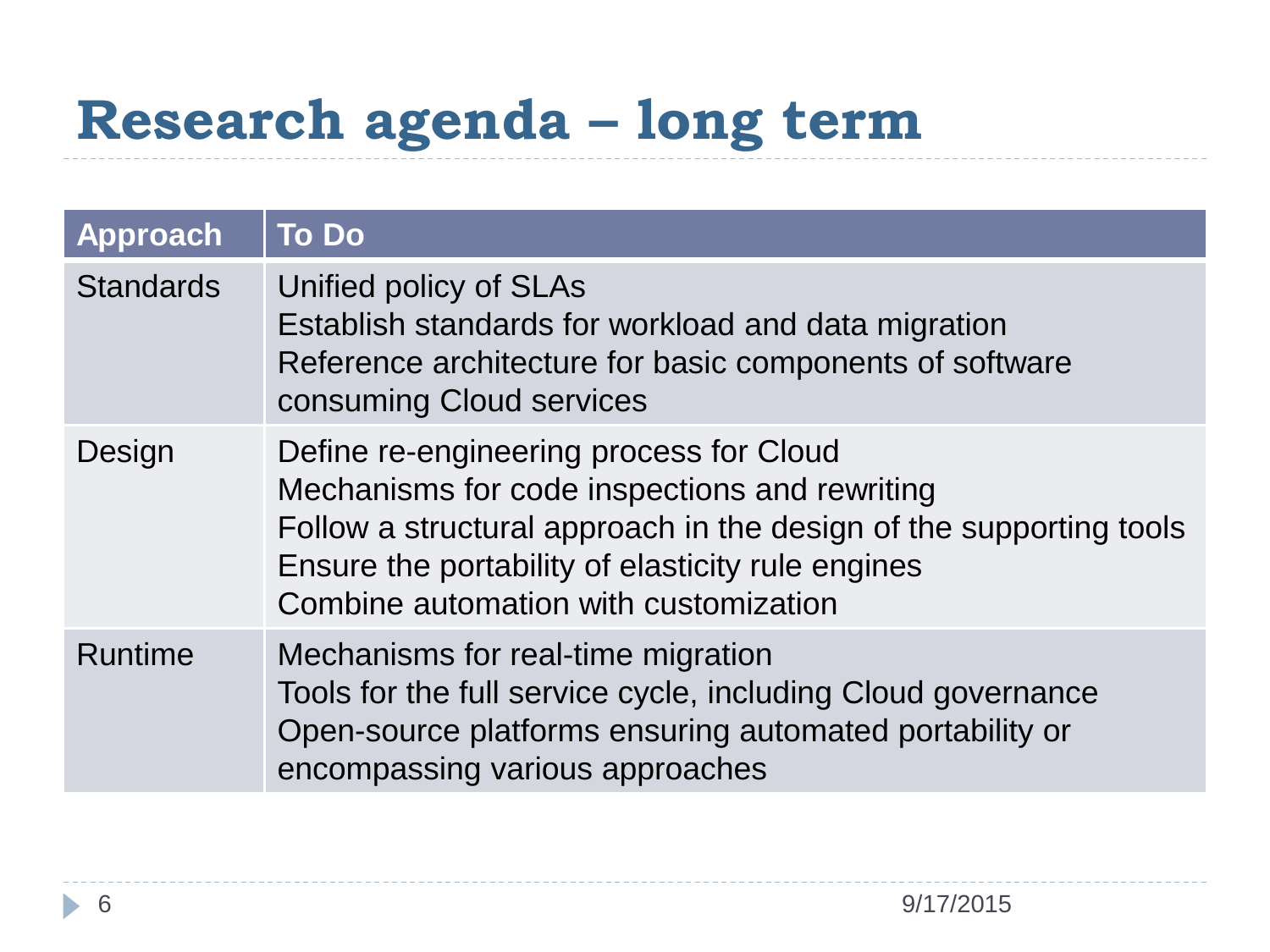# **Delivery models for Multiple Clouds**

### **1. Federated Clouds**

- assumes
	- **a formal agreement between the Cloud providers**

#### **2. Multi-Cloud**

- assumes that
	- **■** there is no priori agreement between the Cloud providers
- a 3rd party (even the consumer) is responsible for the services
	- contacts the service providers,
	- **negotiates the terms of service consumption,**
	- monitors the fulfillment of SLAs
	- triggers codes, data, networking migration from one provider to another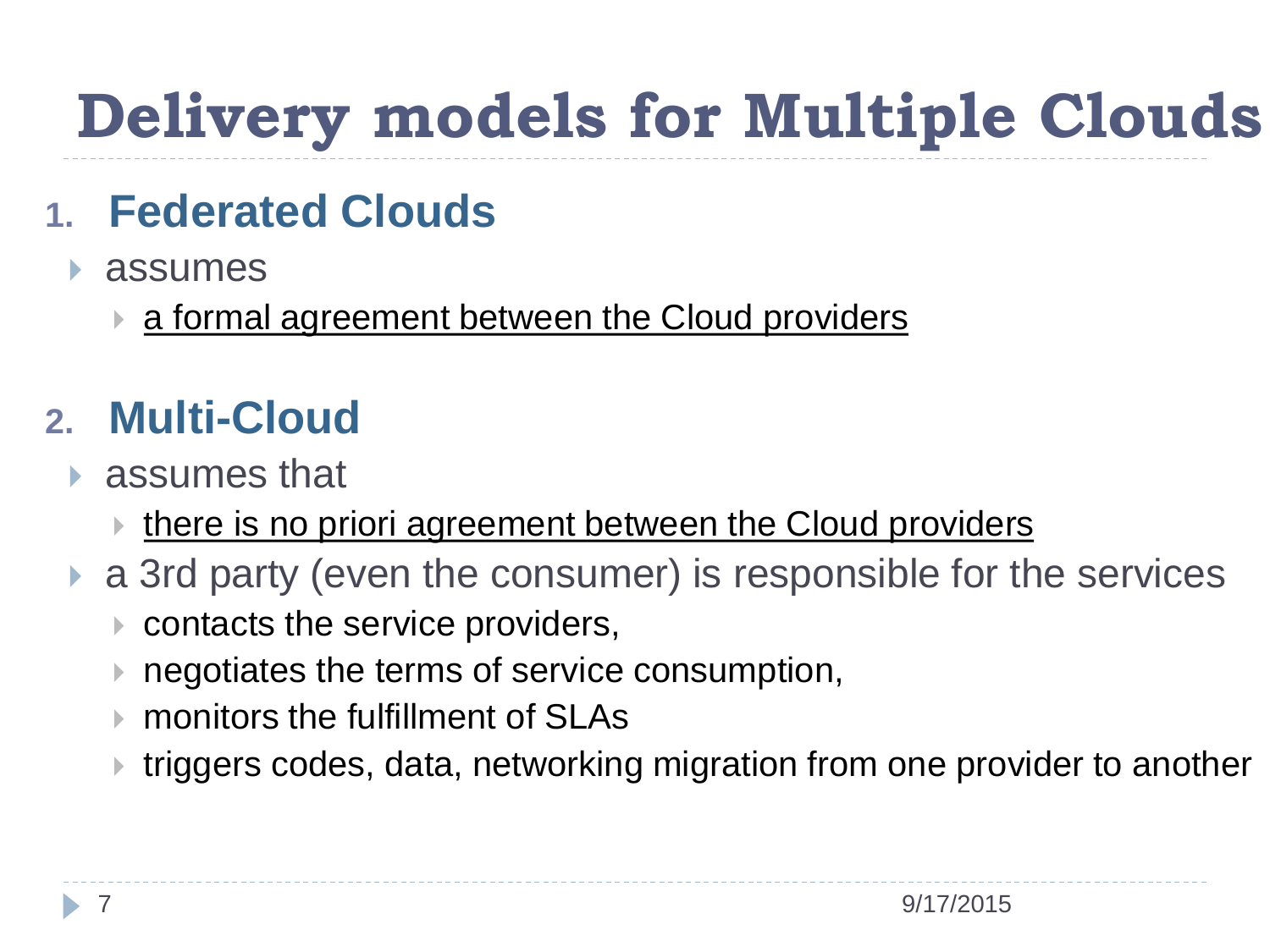## **To solve in Multi-Clouds**

- ▶ Portability
- ▶ Resource/service selection mechanism and methodology
- Uniform APIs
- ▶ Search engines
- Automated deployment
- ▶ Service aggregator
- ▶ Governance

...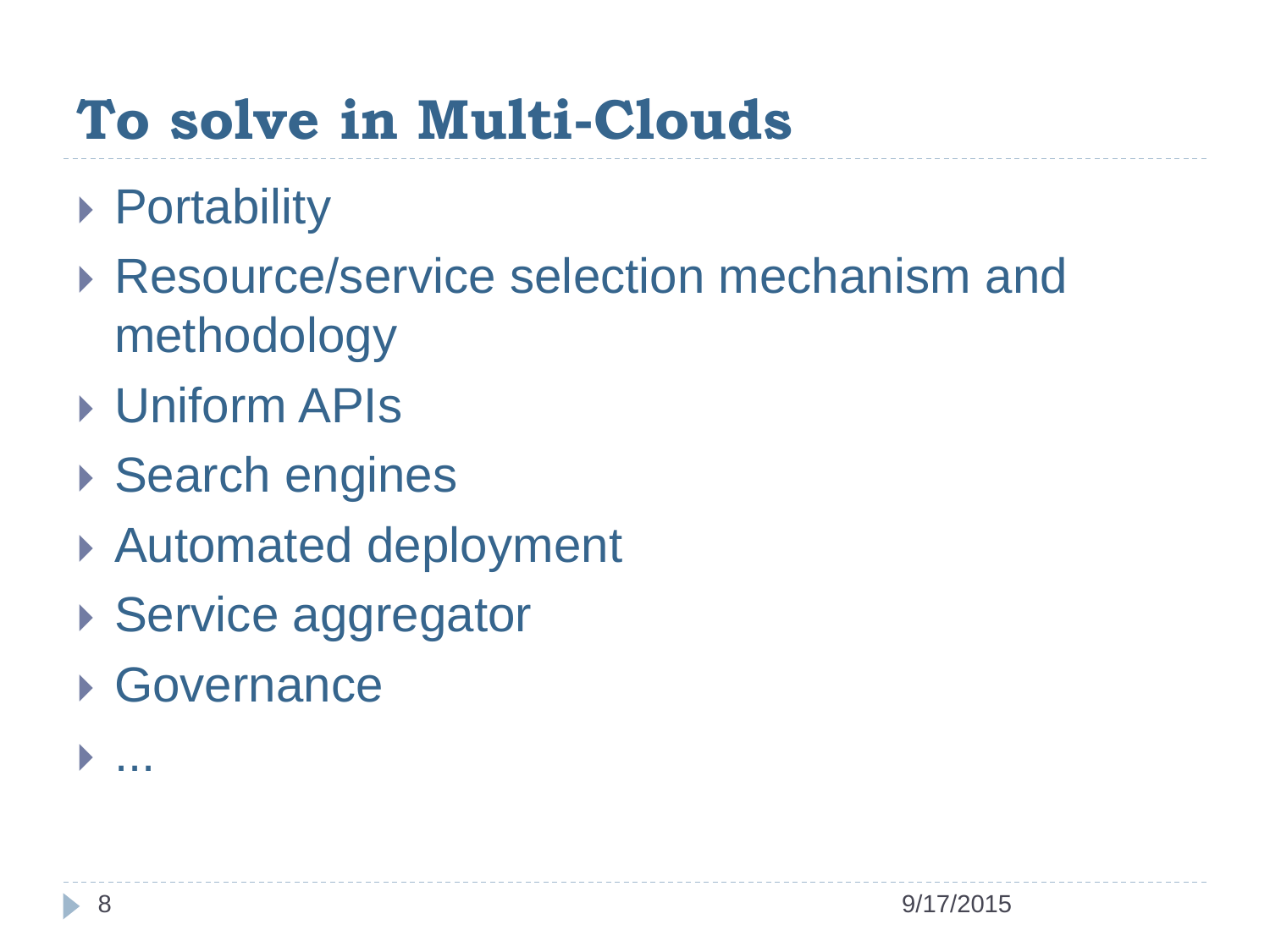## **EC FP7/H2020-ICT projects related to Multi-Clouds**

- *Finished:* 
	- *mOSAIC*
	- ▶ Cloud4SOA
	- ▶ OPTIMIS
- *Ongoing:* 
	- *MODAClouds*
	- ▶ SeaClouds
	- ▶ Broker@Cloud
- *New:* 
	- **MUSE,**
	- ▶ SuperCloud,
	- ▶ CYCLONE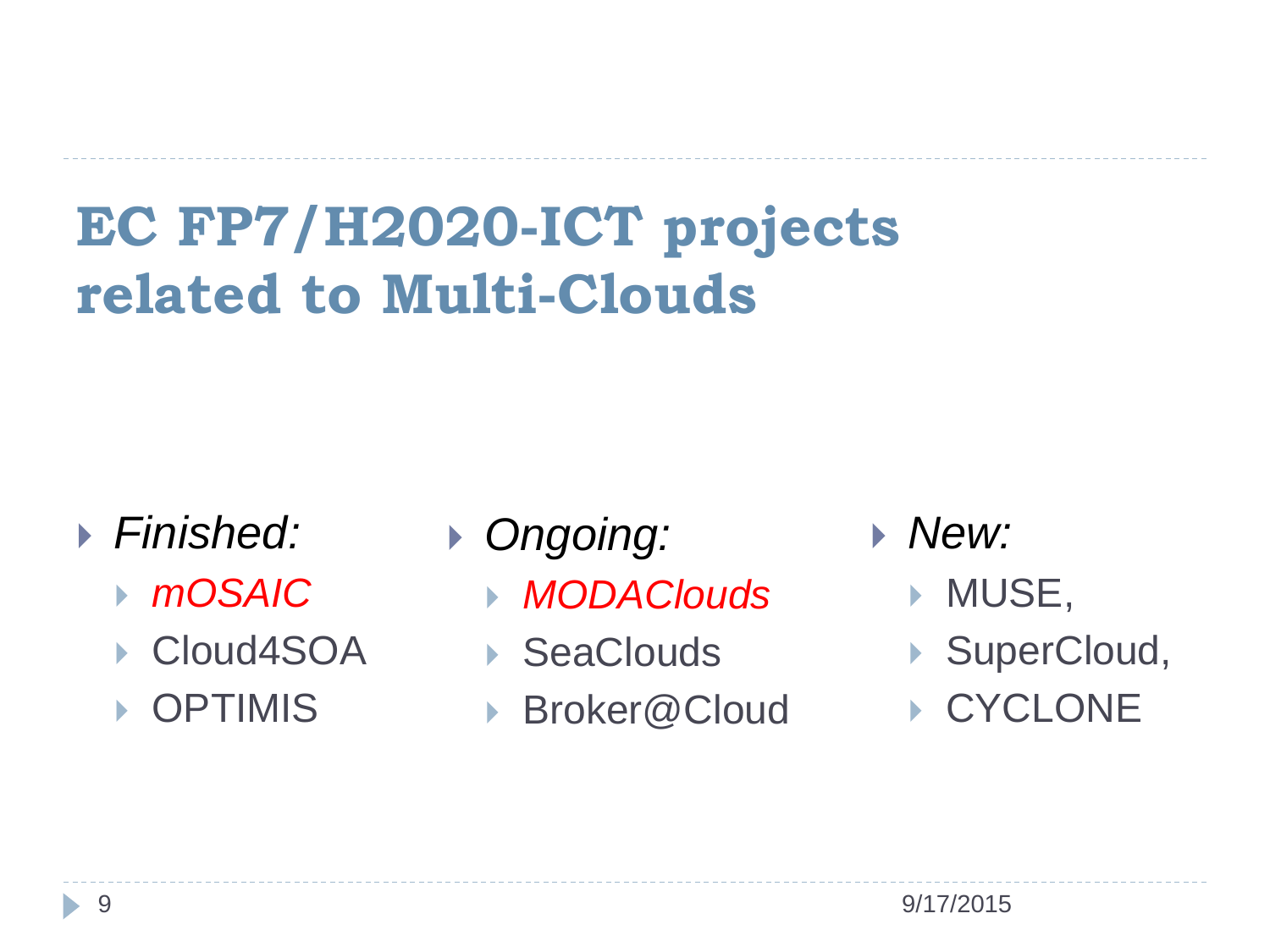### **Tools**

|             | Delivery model Organization | Type                   | Architecture                              | Middleware examples                                                 |
|-------------|-----------------------------|------------------------|-------------------------------------------|---------------------------------------------------------------------|
| Federation  | Horizontal                  | Distributed            | Centralized<br>Aggregated<br>Peer-to-Peer | BonFIRE, ConPaaS<br>OpenNebula<br>OpenCirrus                        |
|             |                             | Dynamic                | Sky computing<br>Cross-Clouds             | Nimbus<br>Xen-Blanket                                               |
|             | Hierarchical                | Vertical<br>Multi-tier |                                           |                                                                     |
| Multi-Cloud | Horizontal                  | Library-based          |                                           | jclouds, Libcloud, δ-Cloud, SimpleCloud, SAGA                       |
|             |                             | Service-based          | Hosted<br>Deployable                      | RightScale, Kaavo<br>mOSAIC, Cloud4SOA, Optimis, Aoleus, MODAClouds |
|             | Hierarchical                | Hybrid Cloud           | <b>Bursted Cloud</b>                      | StratusLab, Agility                                                 |
|             |                             | Clouds of Clouds       |                                           | TClouds                                                             |
| Inter-Cloud | Governance                  |                        |                                           | Enstratius                                                          |
|             | Marketplace                 | Cloud brokers          | SLA-based<br>Trigerred-action             | SpotCloud, Stratos, CloudBroker<br>Scalr                            |
|             |                             | Blueprint              |                                           | 4CaaST                                                              |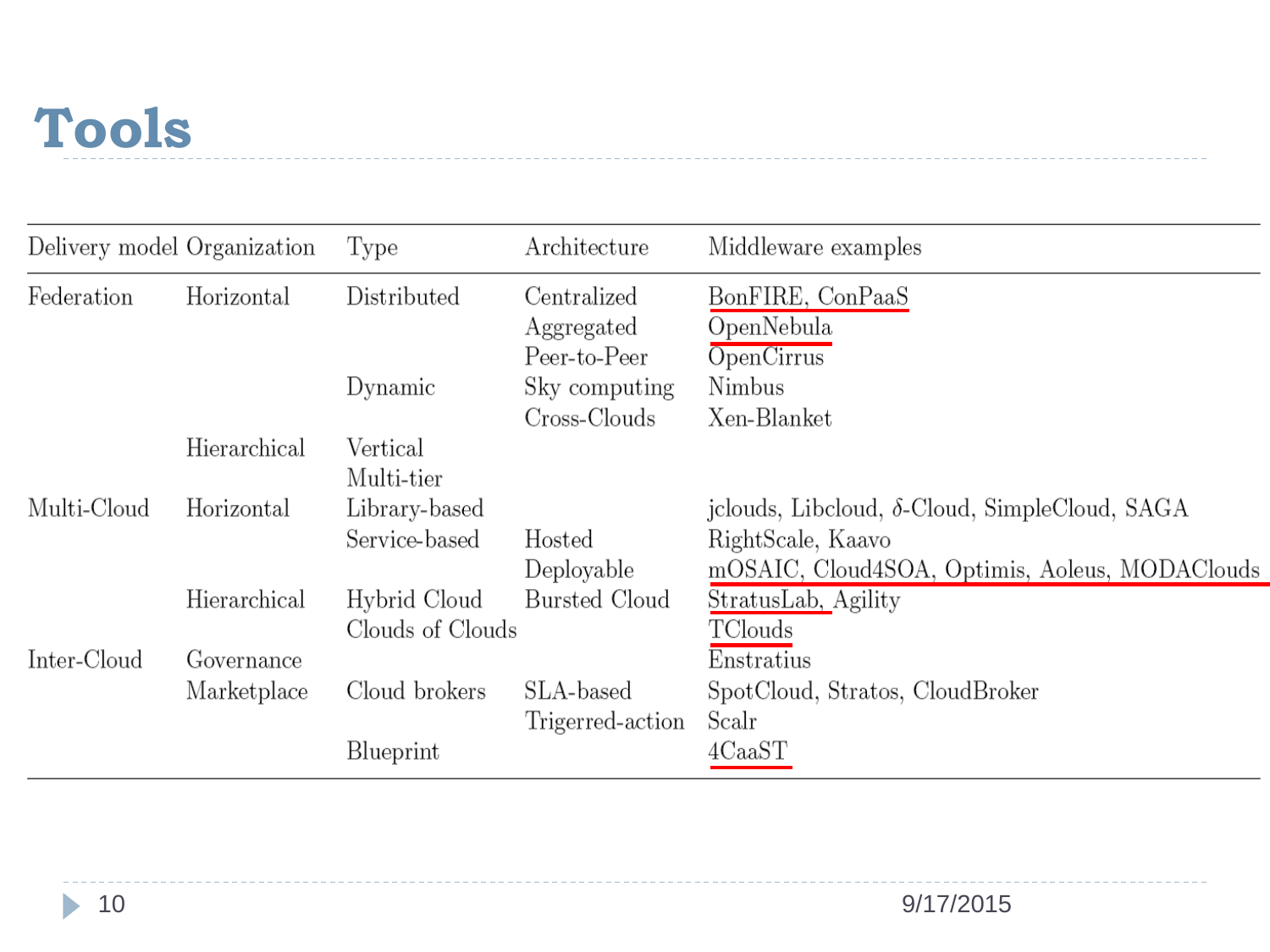

### **www.modaclouds.eu**